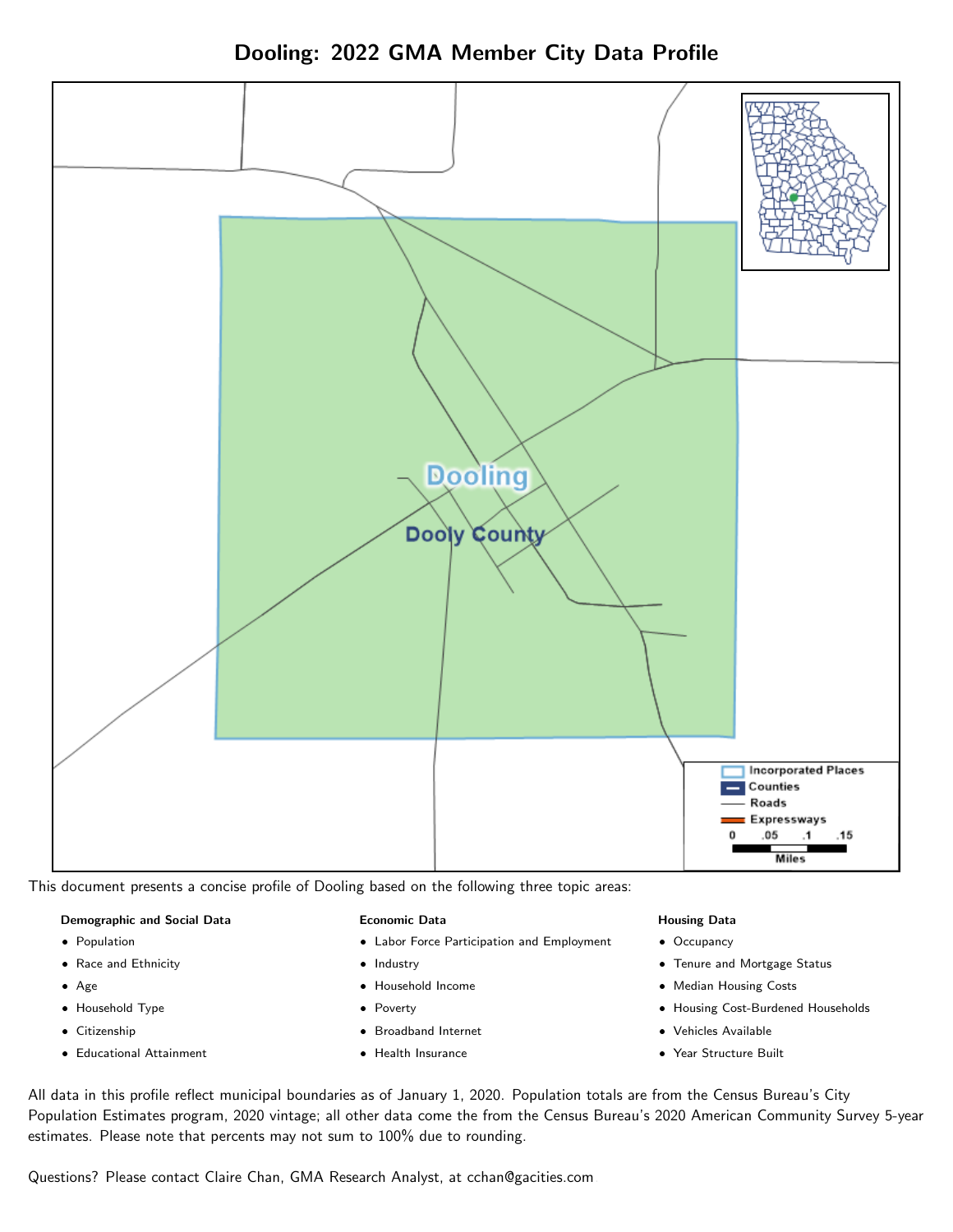## Dooling: Demographic and Social





#### **Citizenship**

Age

| <b>Native Born</b><br>100% |  |
|----------------------------|--|

Source: American Community Survey, 2020 5-year estimates, table B05002 Source: American Community Survey, 2020 5-year estimates, table B15002

Race and Ethnicity



Source: U.S. Census Bureau, City Population Estimates, 2020 vintage Source: American Community Survey, 2020 5-year estimates, table B03002

#### Household Type



Source: American Community Survey, 2020 5-year estimates, table B01001 Source: American Community Survey, 2020 5-year estimates, table B11001

#### Educational Attainment



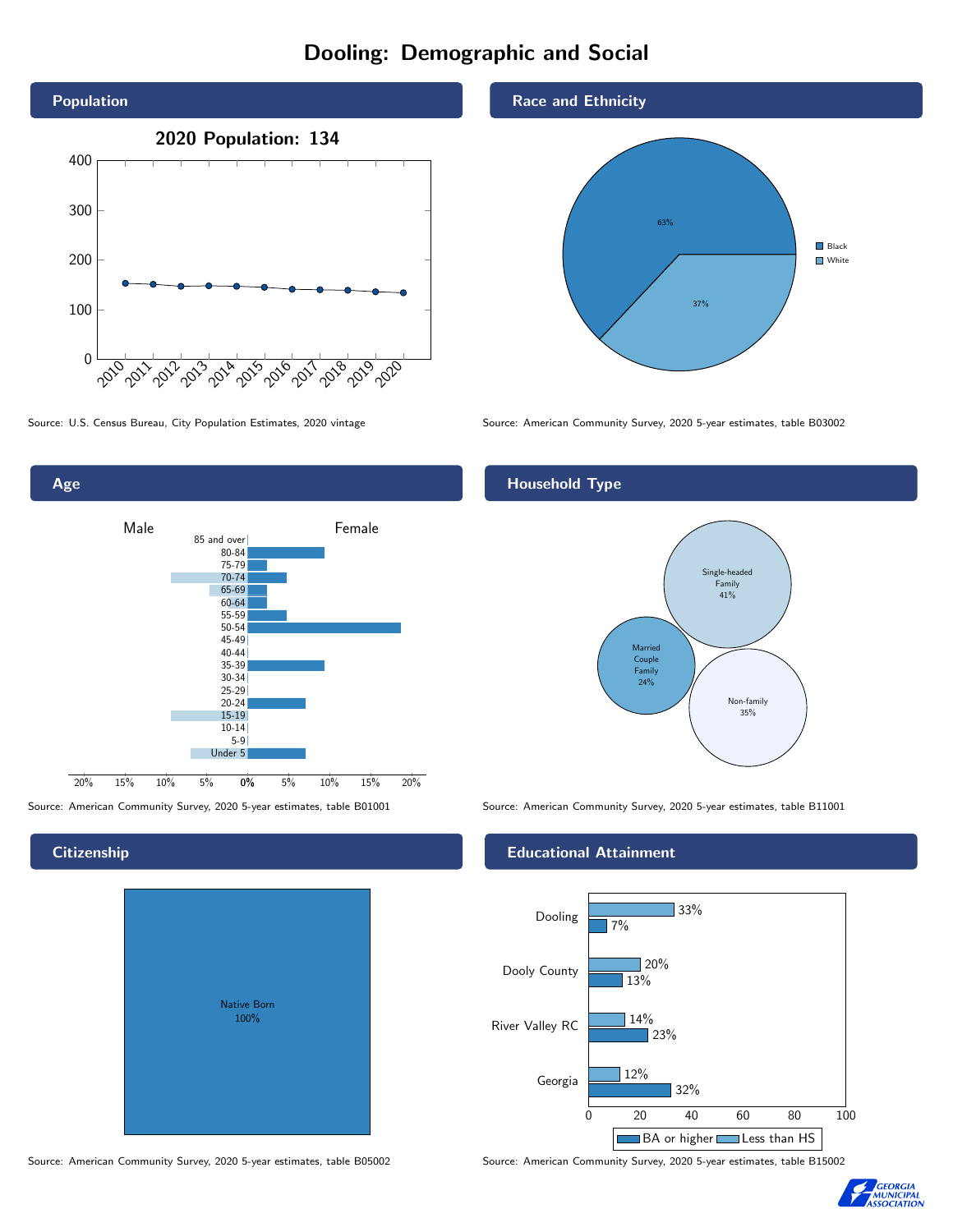# Dooling: Economic



### Unemployment Rate: 38.9%



Source: American Community Survey, 2020 5-year estimates, table B23001 Note: Unemployment rate is based upon the civilian labor force.



Source: American Community Survey, 2020 5-year estimates, tables B19013 and B19025 Source: American Community Survey, 2020 5-year estimates, table B17010

Broadband Internet No 65% Yes 35%

#### Industry

| Agriculture, forestry, fishing and hunting, and mining      | $0\%$ |
|-------------------------------------------------------------|-------|
| Construction                                                | $0\%$ |
| Manufacturing                                               | $0\%$ |
| <b>Wholesale Trade</b>                                      | $0\%$ |
| Retail Trade                                                | $0\%$ |
| Transportation and warehousing, and utilities               | 18%   |
| Information                                                 | $0\%$ |
| Finance and insurance, real estate, rental, leasing         | $0\%$ |
| Professional, scientific, mgt, administrative, waste mgt    | 45%   |
| Educational services, and health care and social assistance | 27%   |
| Arts, entertainment, recreation, accommodation, food        |       |
| service                                                     |       |
| Other services, except public administration                | $9\%$ |
| Public administration                                       | $0\%$ |

Source: American Community Survey, 2020 5-year estimates, table C24030

# Poverty



#### Health Insurance



Source: American Community Survey, 2020 5-year estimates, table B28002 Source: American Community Survey, 2020 5-year estimates, table B18135